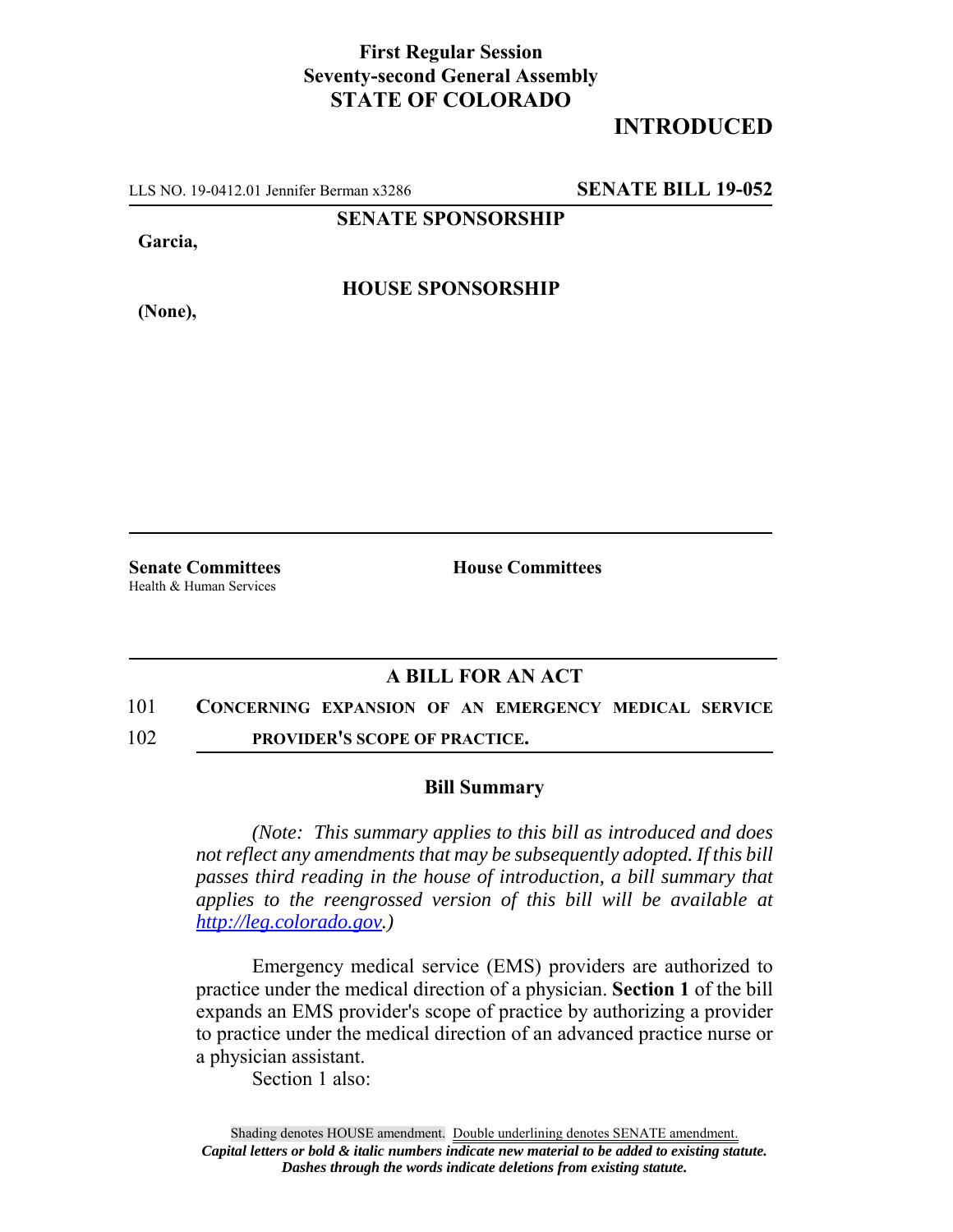- ! Specifies that a provider may practice in a hospital or clinic; and
- ! Authorizes the state board of health to promulgate rules to authorize other types of medical professionals to provide medical direction to EMS providers or to allow EMS providers to practice in other types of licensed health care facilities or health care-related settings.

**Section 3** adds an advanced practice nurse and a physician assistant to the membership of the emergency medical practice advisory council and requires the governor to make initial appointments of the additional advisory council members on or before November 1, 2019.

**Sections 2, 4, and 5** make conforming amendments.

 *Be it enacted by the General Assembly of the State of Colorado:* **SECTION 1.** In Colorado Revised Statutes, 25-3.5-203, **amend** (1)(a.5), (1)(b)(IV), and (1)(b)(V); and **add** (1)(b)(VI) as follows: **25-3.5-203. Emergency medical service providers - certification - renewal of certificate - duties of department - rules - criminal history record checks - definitions.** (1) (a.5) The executive director or chief medical officer shall regulate the acts emergency medical service providers are authorized to perform subject to the medical direction of a licensed physician, AN ADVANCED PRACTICE NURSE 10 REGISTERED IN ACCORDANCE WITH SECTION 12-38-111.5, OR A PHYSICIAN ASSISTANT LICENSED IN ACCORDANCE WITH SECTION 12-36-107.4. The executive director or chief medical officer, after considering the advice and recommendations of the advisory council, shall adopt and revise rules, as necessary, regarding the regulation of emergency medical service providers and their duties and functions. THE BOARD, BY RULE, MAY AUTHORIZE ADDITIONAL TYPES OF MEDICAL PROFESSIONALS WHO CAN PROVIDE MEDICAL DIRECTION TO EMERGENCY MEDICAL SERVICE PROVIDERS.

19 (b) The department shall certify emergency medical service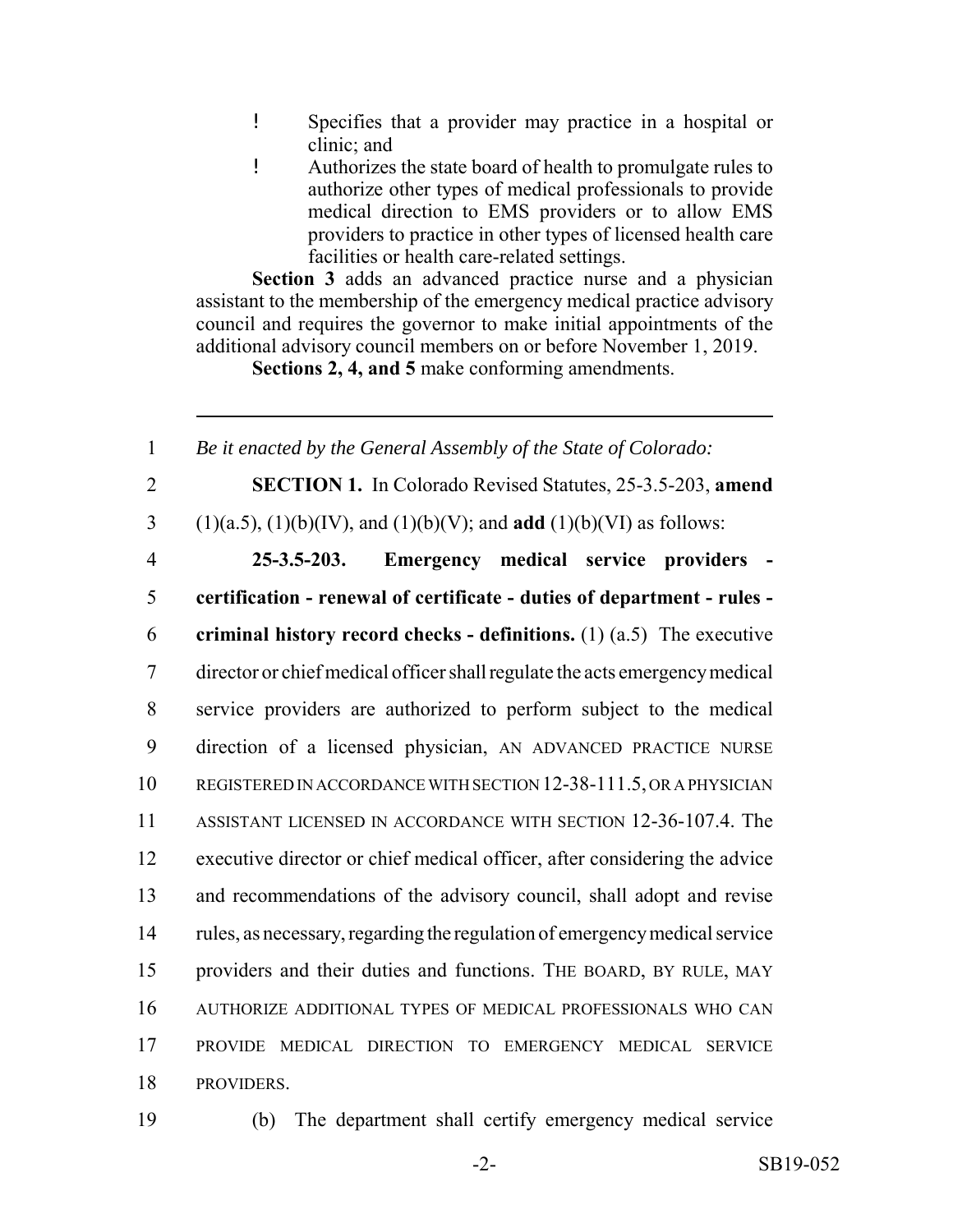providers. The board shall adopt rules for the certification of emergency medical service providers. The rules must include the following:

 (IV) Disciplinary sanctions, which shall MUST include provisions for the denial, revocation, and suspension of certificates and the 5 suspension and probation of certificate holders; and

 (V) An appeals process pursuant to sections 24-4-104 and 24-4-105 <del>C.R.S.,</del> that is applicable to department decisions in connection with certifications and sanctions; AND

 (VI) A STATEMENT THAT A CERTIFIED EMERGENCY MEDICAL SERVICE PROVIDER MAY PRACTICE IN A CLINIC OR HOSPITAL. THE BOARD, BY RULE, MAY ALSO AUTHORIZE A CERTIFIED EMERGENCY MEDICAL SERVICE PROVIDER TO PRACTICE IN OTHER TYPES OF LICENSED HEALTH CARE FACILITIES OR HEALTH CARE-RELATED SETTINGS.

 **SECTION 2.** In Colorado Revised Statutes, 25-3.5-205, **amend** 15 (2) and  $(5)(a)$  as follows:

 **25-3.5-205. Emergency medical service providers - investigation - discipline.** (2) An emergency medical service provider; the employer of an emergency medical service provider; a medical director; and a physician, ADVANCED PRACTICE NURSE, OR PHYSICIAN ASSISTANT providing medical direction of an emergency medical service provider shall report to the department any misconduct that is known or reasonably believed by the person to have occurred.

(5) For the purposes of this section:

 (a) "Medical director" means a physician, ADVANCED PRACTICE NURSE, OR PHYSICIAN ASSISTANT who supervises certified emergency medical service providers consistent with the rules adopted by the executive director or chief medical officer, as applicable, under section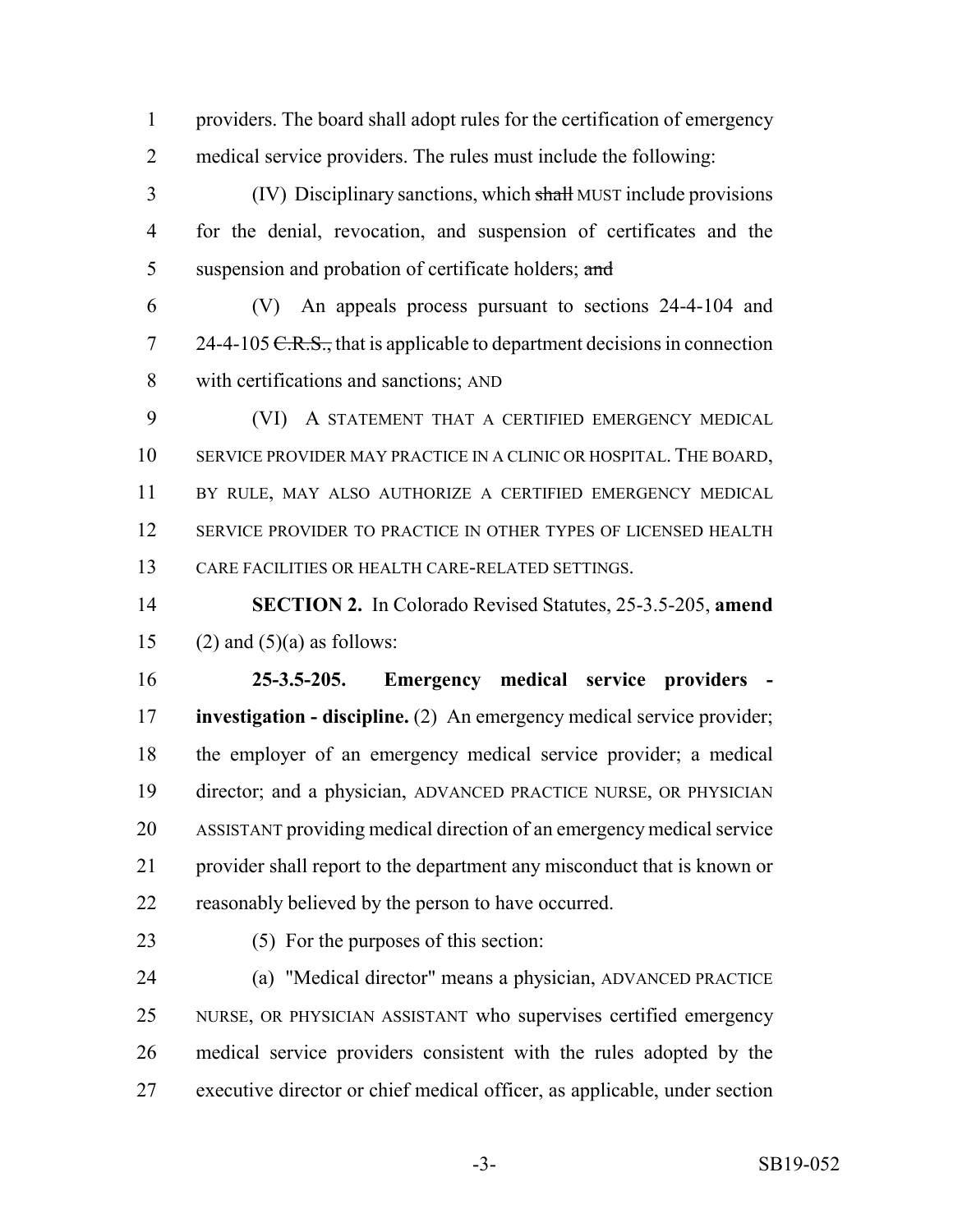25-3.5-206.

 **SECTION 3.** In Colorado Revised Statutes, 25-3.5-206, **amend** 3 (2)(a) introductory portion, (2)(a)(I) introductory portion, (2)(a)(I)(E), 4 (2)(g), (3)(a), (3)(d), (4)(a) introductory portion, (4)(a)(II), and (4)(a)(IV); 5 and **add**  $(2)(a)(I)(G)$ ,  $(2)(a)(I)(H)$ , and  $(2)(h)$  as follows: **25-3.5-206. Emergency medical practice advisory council - creation - powers and duties - emergency medical service provider scope of practice - rules - definition - repeal.** (2) (a) The emergency 9 medical practice advisory council consists of the following eleven THIRTEEN members: 11 (I) Eight TEN voting members appointed by the governor as follows: (E) One emergency medical service provider certified at a basic life support level who is actively involved in the provision of emergency 15 medical services; and (G) ONE ADVANCED PRACTICE NURSE LICENSED IN GOOD STANDING IN COLORADO; AND (H) ONE PHYSICIAN ASSISTANT LICENSED IN GOOD STANDING IN COLORADO. (g) As used in this subsection (2), "licensed in good standing" means that the physician, ADVANCED PRACTICE NURSE, OR PHYSICIAN 22 ASSISTANT holds a current, valid license to practice medicine AS A PHYSICIAN, ADVANCED PRACTICE NURSE, OR PHYSICIAN ASSISTANT in Colorado that is not subject to any restrictions. 25 (h) (I) ON OR BEFORE NOVEMBER 1, 2019, THE GOVERNOR SHALL MAKE INITIAL APPOINTMENTS OF AN ADVANCED PRACTICE NURSE AND A PHYSICIAN ASSISTANT TO THE ADVISORY COUNCIL PURSUANT TO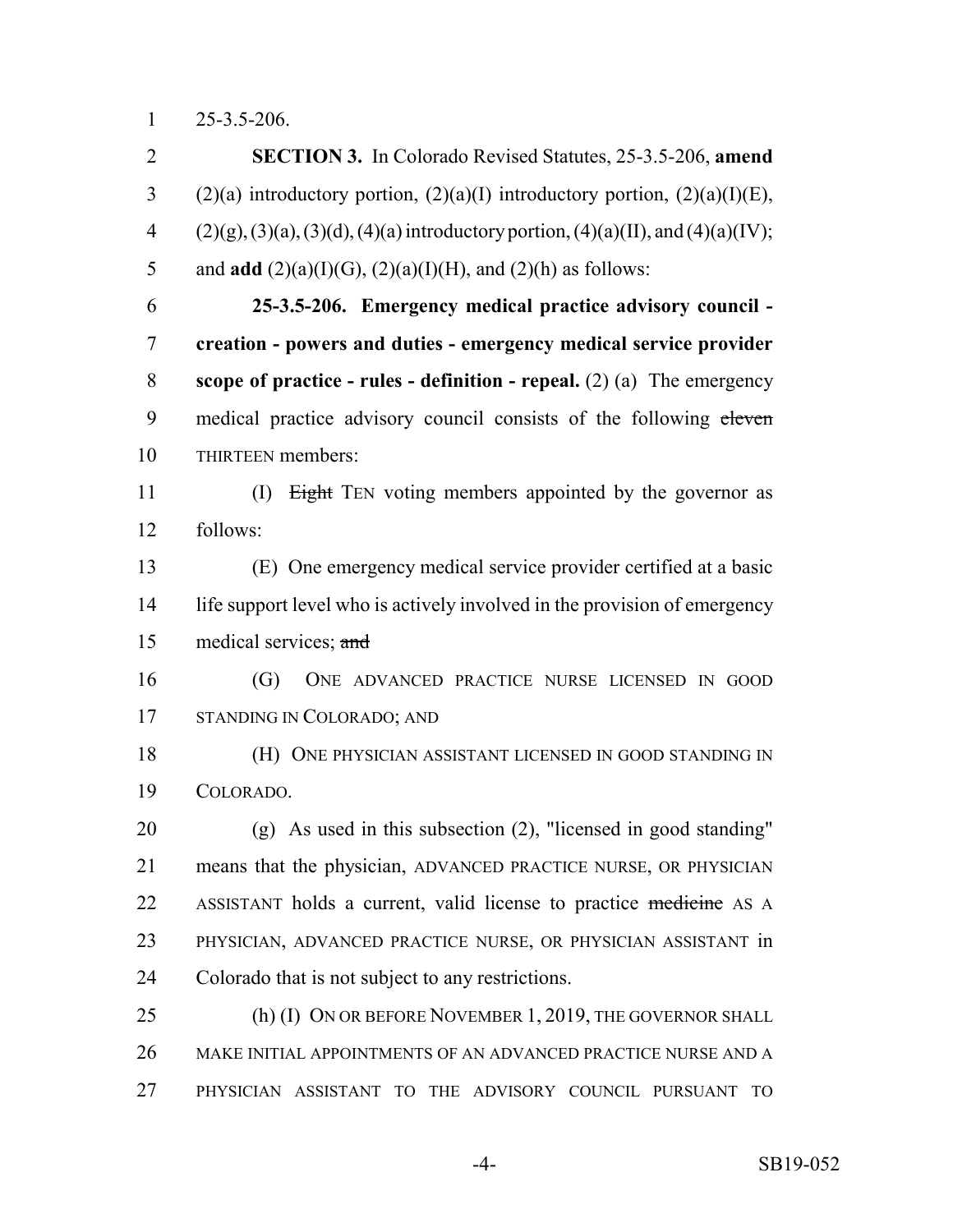1 SUBSECTIONS  $(2)(a)(I)(G)$  AND  $(2)(a)(I)(H)$  OF THIS SECTION.

# 2 (II) THIS SUBSECTION (2)(h) IS REPEALED, EFFECTIVE JULY 1, 2020.

 (3) The advisory council shall provide general technical expertise on matters related to the provision of patient care by emergency medical service providers and shall advise or make recommendations to the department in the following areas:

 (a) The acts and medications that certified emergency medical service providers at each level of certification are authorized to perform 9 or administer under the direction of a physician medical director;

 (d) Criteria for physicians, ADVANCED PRACTICE NURSES, OR PHYSICIAN ASSISTANTS to serve as emergency medical service medical directors.

 (4) (a) The director or, if the director is not a physician, the chief medical officer shall adopt rules in accordance with article 4 of title 24, 15 C.R.S., concerning the scope of practice of emergency medical service providers for prehospital care. The rules must include the following:

17 (II) Defining the physician medical direction required for appropriate oversight of an emergency medical service provider by an emergency medical services medical director;

 (IV) Minimum standards for physicians, ADVANCED PRACTICE NURSES, OR PHYSICIAN ASSISTANTS to be emergency medical services medical directors; and

 **SECTION 4.** In Colorado Revised Statutes, 25-3.5-1202, **amend** (2) as follows:

 **25-3.5-1202. Definitions.** As used in this part 12, unless the context otherwise requires:

(2) "Medical direction" means the supervision over and direction